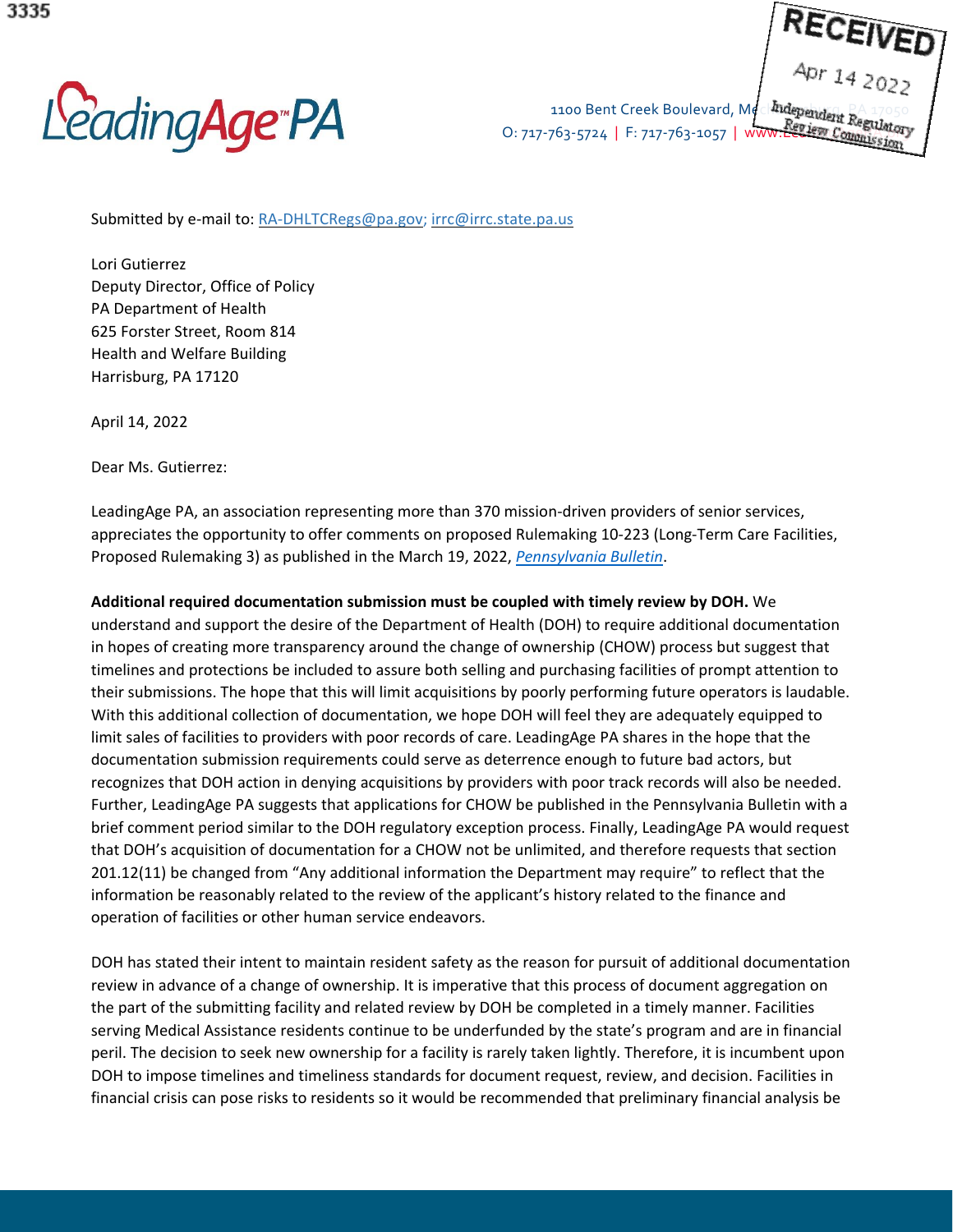completed on selling facilities to ensure the proposed timeline for ownership transition does not encounter delays and risk resident wellbeing.

We understand that additional required touchpoints and communication by DOH increases the workload and timeframes for DOH approval or denial. With this in mind, the potential for possible delays in review by DOH is very high, as the volume of CHOWs continue to increase, and corporate ownership structures become increasingly complex. Because of these risks, the regulated community needs an understanding of timeliness and timelines for response from the department. We propose that DOH complete an initial review of the selling facility for stability and resident wellbeing within five days of receipt of application for CHOW. A temporary determination should be rendered to the selling facility within ten business days of a CHOW application submission. Full document submission by the purchasing facility must be completed within 10 days of the CHOW application and DOH must request any additional documentation within fifteen business days of submission. A final determination should be offered to both the selling and purchasing facility by DOH within 30 days of the application submission.

The regulated community sees significant increased burdens in this section relating to document submission. The process for review and approval or denial remains obscured. While we appreciate some flexibility on the DOH side for making determinations, we fear these additional requirements may not result in meaningful CHOW denials, where warranted. It is our hope that the required documentation submissions will deter some poor actors from pursuit of nursing home purchases in our commonwealth, but we also urge DOH to establish and communicate the parameters for which denials of CHOWs may occur. In addition, to improve clarity, LeadingAge PA would request that DOH discuss what happens when a CHOW is in process on the effective date of the regulation.

Completion of facility assessments on a quarterly basis will not contribute to increased care quality but will **burden staff and facilities with additional documentation and review.** DOH's proposal to require facilities to complete three additional facility assessments each year is an undue burden on an industry already desperate to hire additional staff. Using DOH's own words to describe the process, "…as it generally just involves compiling information…," it is very difficult to comprehend how these additional assessments will contribute to quality and improve care of nursing home residents if they are not actually used for anything. LeadingAge PA respectfully requests that DOH offer an honest assessment of the time, energy and commitment required to complete and utilize a facility assessment. Further, it is not clear what benefit is derived from conducting the assessment on a quarterly basis while the Centers for Medicare and Medicaid Services (CMS), recognizing the administrative burden of the assessment, requires that it be conducted annually unless significant changes are made.

All industries across the nation are facing staffing challenges as the demographic and societal shifts leading to smaller families with less children are leading to a numerically smaller workforce. Advances in modern medicine have allowed our parents and grandparents to live longer, with more healthcare needs, causing necessity for more healthcare workers. This perfect storm, layered with a global pandemic that burned out thousands of our staff and led to early retirements and untimely departures from healthcare, has exacerbated the staffing crisis. Our facilities cannot be required to, "just compile information" as a requirement for regulatory compliance.

LeadingAge PA requests deletion of this requirement from the regulatory package. If DOH has empirical evidence indicating that more frequent completion of facility assessments results in improved quality outcomes, these requirements should be implemented as best practices, not regulations. Further,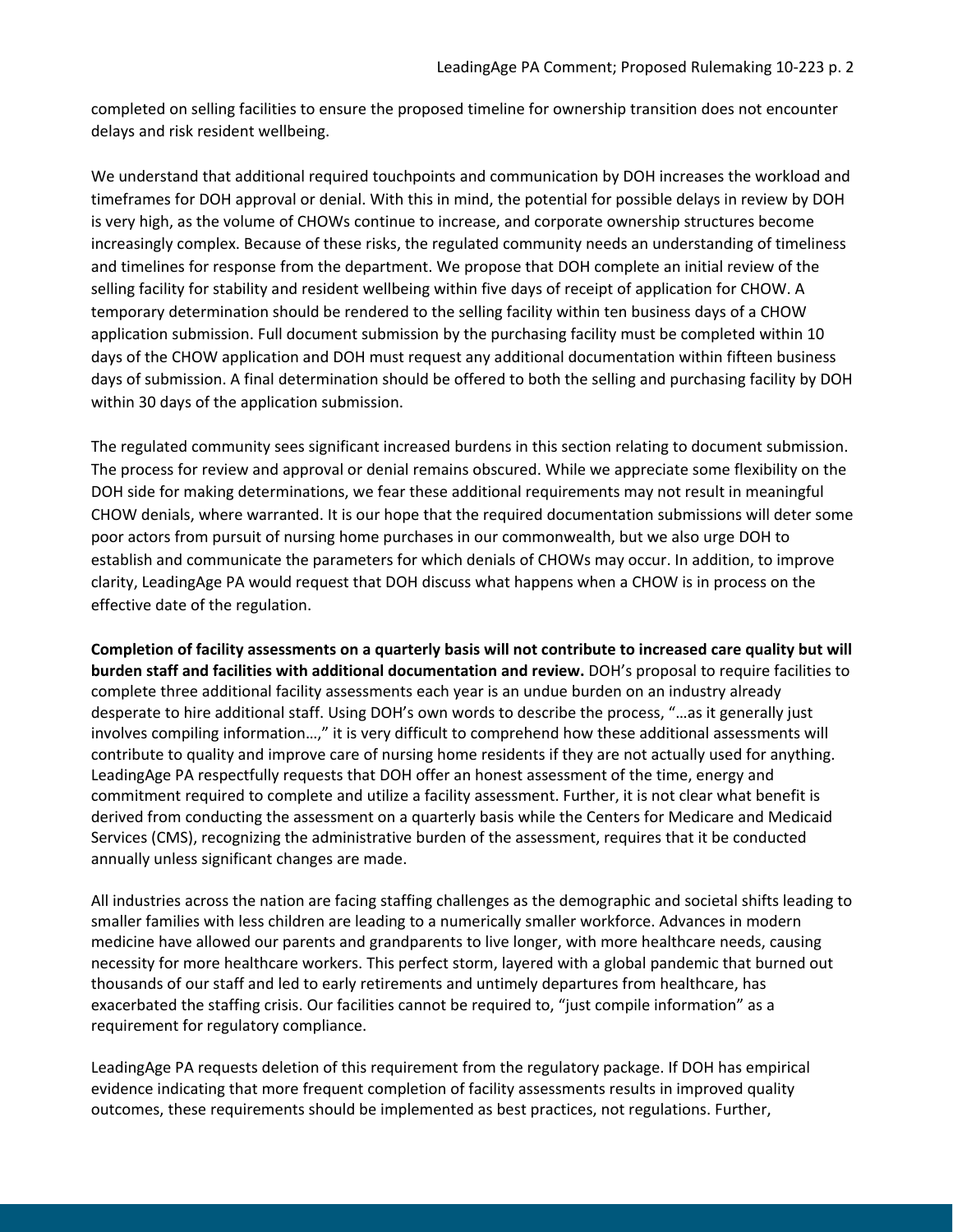LeadingAge PA urges eliminating the nurse staffing minimum proposed in the first DOH nursing home regulatory package (10-221). Staffing should be based, as it is in the federal regulations, on resident care plans and a facility assessment that matches the needs of the residents to the capabilities of the staff, as well as characteristics of the building that may impact staffing needs.

DOH's review of the fiscal impact on facilities lacks effort and meaningful analysis of costs on the regulated **community and ignores the potential impacts on small businesses and on the elderly.** Additional documentation submission for acquiring facilities coupled with increased staffing burdens for completion of quarterly facility assessments will have associated costs for facilities. The department's analysis of ten additional hours of staff time per month to compile requisite information seems to indicate DOH's lack of investment in the proposal. Simply bringing required information together does not include a comprehensive review of documents to assure proper care, services, and policies are in place to assure resident and staff safety. Additionally, this requirement comes at a time when all or nearly all nursing facilities in our membership are limiting admissions because of an inability to find, recruit, hire, and retain adequate staff.

The Regulatory Review Act requires a statement of the paperwork/forms required. Just because DOH is not requiring a specific form for the facility assessment or the CHOWs does not mean that it is not additional reporting, recordkeeping, or other paperwork that will be required for implementation of the regulation. Additionally, the DOH did not explain any measures which have been taken to minimize these requirements.

In the Regulatory Analysis Form, item 23 lists costs to the regulated community and the agency. While DOH provided estimated costs for itself to review the CHOWs, it does not appear to recognize there will be added costs to the regulated community. While there is a recurring reference to the cost per facility estimate based on nominal review of information provided by the Department of Military and Veterans' Affairs, the analysis is incomplete. Even using the singular and inadequate estimate of nearly \$6,000 per annum per facility, this impact is estimated to cost the regulated community more than \$27 million dollars over the first five years alone. This does not account for increases caused by increasing wages and salary compression, health and retirement benefits, and the likelihood that some facilities may need to hire additional staff to complete paperwork – not care for residents. It also fails to mention systemic and long-standing underfunding by our commonwealth's Medicaid reimbursements for nursing facility services. Underfunding and failure to invest in Medicaid-funded nursing homes threatens facility financial viability. All additional burdens on nursing facilities pose threats to very fragile financing already on the verge of collapse- further accelerating requests for CHOWs and potentially burdening DOH with substantial document review.

In addition, since these proposed regulations will likely have an adverse impact on small businesses - and this is true of each of the regulatory packages DOH intends to submit to change the nursing facility regulations the DOH should have but did not provide an identification and estimate of the number of the small businesses subject to the proposed regulation. A cursory review by LeadingAge PA indicates that many nursing facilities would be considered small businesses, according to the Regulatory Review Act's definition, which references federal Small Business Administration's definitions of nursing facilities with annual revenue of less than \$30 million. DOH has not even attempted to estimate the regulatory burden on any of the regulated community, much less attempt to discern its impact on the many nursing homes that are considered small businesses. Further, since the license-only homes are likely to be considered small businesses, failing to consider the significant impact on these homes seems to be an omission. DOH's statement that its "responsibility to the quality of care to residents in long-term care nursing facilities applies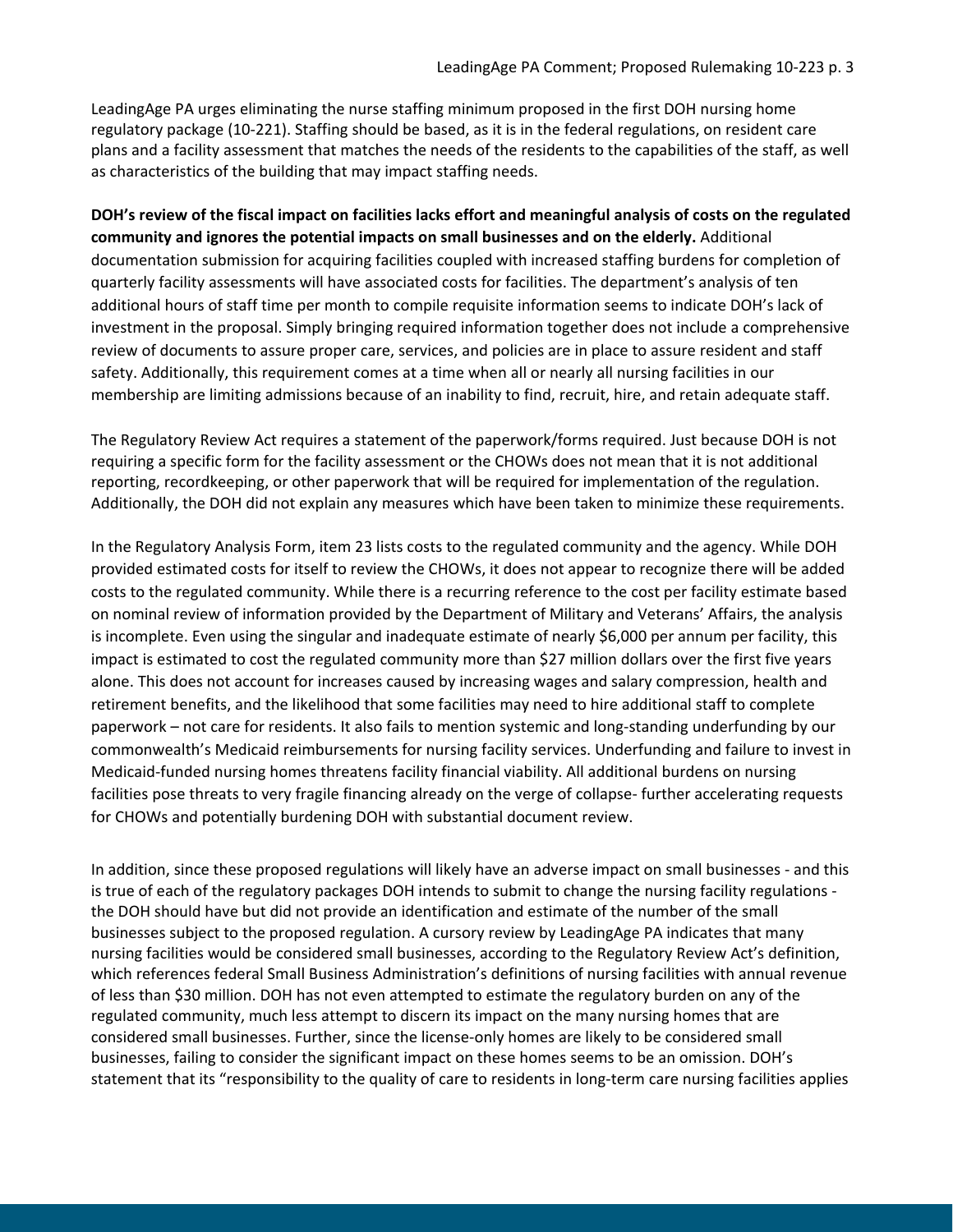to all of those residents and is not altered by the fact that a long-term care nursing facility may be considered a small business" does not sufficiently address the adverse impact of their proposal.

Further, the Regulatory Review Act requires DOH to provide a description of any special provisions which have been developed to meet the particular needs of affected groups and persons, including minorities, the elderly, small businesses, and farmers. The DOH has not addressed the potential access issues the proposal may have on elderly persons who need nursing facility care. The administration's refusal to increase the Medical Assistance rates in conjunction with this proposal to increase documentation and its earlier proposal to increase staffing requirements (Regulation 10-221) will compound existing business challenges. Workforce, inflation, and wage compression are already hobbling efforts to rebuild census and support full nursing home capacity.

**Release of regulatory package in sections lacks reasonableness, transparency, and clarity.** The proposed rules are noted to be the third in a series of now four related rulemaking packages that DOH expects will eventually update the entirety of the current nursing facility regulations. Without view of the comprehensive package, neither the regulated community nor the public can assess the full scope of changes that may be promulgated as final. This could happen for any number of reasons; none more important than each package likely requiring individual approval by the Independent Regulatory Review Commission and oversight committees in the General Assembly. This could result in incongruous enactment and confusion that will not further DOH's stated goals of improving the quality of care.

LeadingAge PA would respectfully request that DOH combine the regulatory packages into one coherent whole before publishing as proposed. Further, it is of utmost importance that DOH provide opportunity for public comment on proposed regulations as a whole prior to publishing as final. The regulated community and the public cannot anticipate how the changes to definitions, for example, will impact regulations that have not yet been revealed, nor can they understand how various portions of the regulations will interact with one another. It is reasonable and in the public interest that the nursing facility regulations receive public comment and enactment in a single regulatory package so that stakeholders have clarity on how the proposed regulations interact with one another and can be viewed as a whole.

The Nursing Home Taskforce previously met on a number of occasions and worked extensively with DOH and the administration towards common ground and viable regulatory changes, however the proposed regulations have been issued without further consultation of the Taskforce despite repeated requests by many of the participants. We respectfully recommend that DOH reconvene the Nursing Home Task Force to discuss the proposed regulatory packages once complete as well as how public/private partnerships could help to elevate long term care in the future.

Finally, the proposal anticipates implementation upon publication in the *Pennsylvania Bulletin*, which is not reasonable. Compliance with new regulations takes time to become aware of the required changes and will require planning to initiate the staffing and budget changes to achieve compliance. It is particularly unreasonable to assume that the license-only nursing facilities will be able to immediately implement federal regulations with which they need not currently comply.

The members and staff of LeadingAge PA are always ready to assist you with any issues or questions relating to caring for our seniors. We look forward to working with you so the Commonwealth's seniors have quality long-term care services and supports should they be needed.